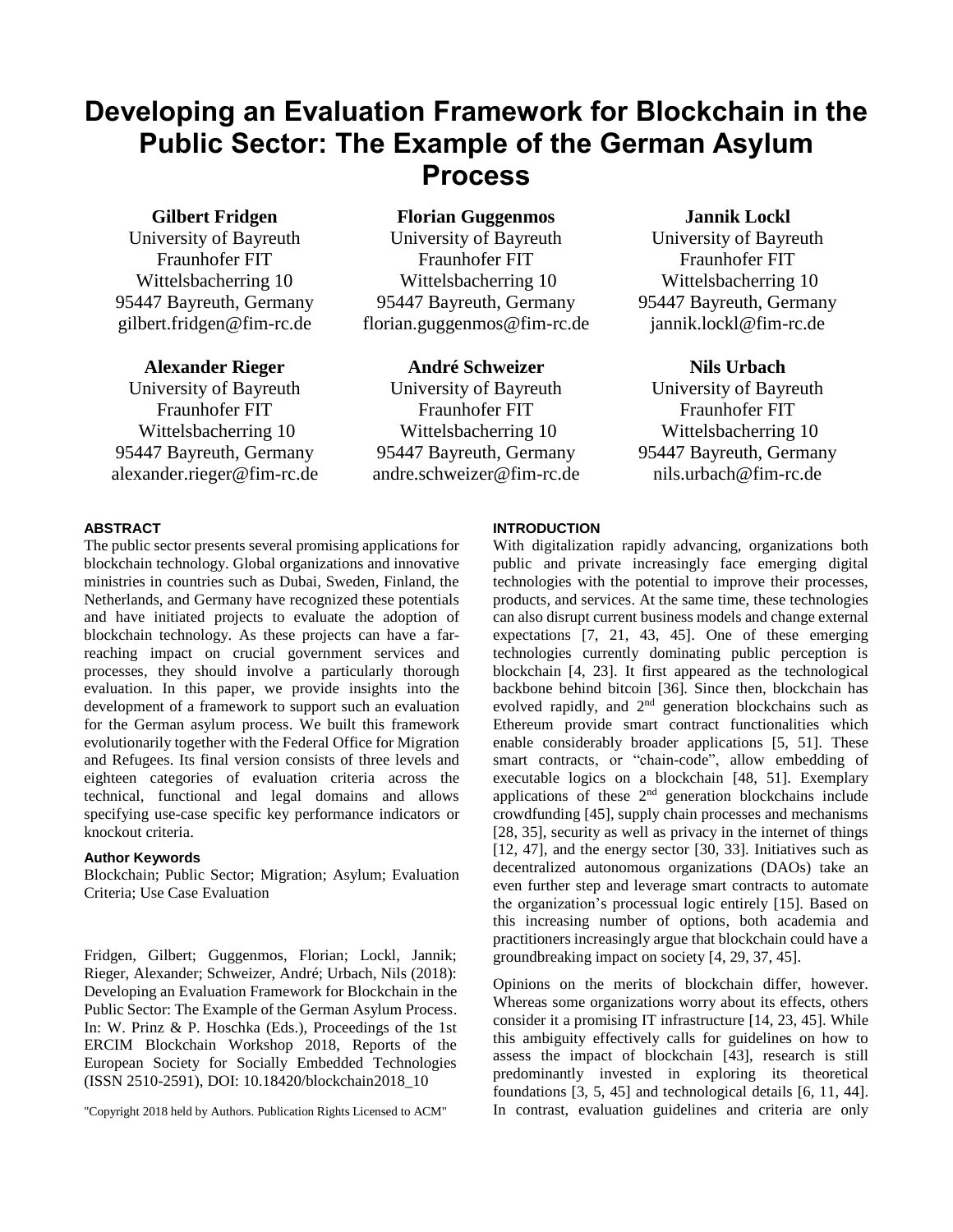available for selected applications in the financial sector [19, 20], cryptocurrency security [13], social businesses (e.g., crowdlending) [45], logistics [35], or the evaluation of smart data projects [2].

For the public sector, however, such criteria and guidelines do not yet exist [17, 29, 41, 44]. Our research aims to fill this gap and support evaluation of potential use cases of blockchain technology in the public sector. We thus took an action design research (ADR) approach [46] to develop a blockchain use case (BUC) evaluation framework and validated it as part of a proof of concept project with the Federal Office for Migration and Refugees (Bundesamt für Migration und Flüchtlinge – BAMF). This project aims to evaluate the applicability of blockchain in the German asylum process.

We began our framework development by conducting a systematic literature review, following the methodology of Okoli and Schabram (2010), in the area of blockchain, emerging technologies, and evaluation criteria to derive valid ex-ante criteria [39]. Based on these criteria, we developed an ex-ante framework (i.e., the α-cycle of our ADR approach) which we validated in interviews and stakeholder workshops (i.e., the β-cycle of our ADR approach) to derive an ex-post framework of BUC evaluation criteria.

We acknowledge that these evaluation criteria present only a first step towards a general framework for the evaluation of blockchain technology in the public sector. Nevertheless, we are confident that they can support our BAMF use case and offer guidance for comparable use cases.

The remainder of this paper is structured as follows: First, we introduce blockchain technology, present selected examples of successful blockchain applications in asylum processes, and ultimately explain challenges in the German asylum process. After that, we explain our methodological approach. In the findings section, we describe the ex-ante framework, offer insights from the proof of concept project, and present the resulting ex-post framework. We also explain the identified criteria in detail. Finally, we discuss generalizability, rigor, and relevance of our findings, provide managerial implications, and offer an outline for further research.

## **THEORETICAL BACKGROUND**

#### **Blockchain**

Satoshi Nakamoto introduced blockchain technology in 2008 to provide a distributed digital ledger for Bitcoin transactions [4, 5, 36]. Since 2008, global interest in blockchain has increased substantially, and many practitioners and researchers believe that it has the potential to change various industries radically [4]. As of 2018, blockchain has evolved into a multipurpose technology, and researchers and practitioners are exploring its applicability in many areas beyond cryptocurrencies [4].

A blockchain is a transparent, transactional, distributed database stored redundantly on the nodes of a peer-to-peer (P2P) network [22]. Research also describes it as an electronic registry for digital records, events, or transactions managed by the participants of a distributed computer network [45]. Blockchains store data in blocks with a chronological, structured order in which each block contains a reference to the previous block [18]. A so-called consensus algorithm run by selected or all participating nodes provides consistency and determines the correct order of the blocks (in the "chain") [22]. A large number of these consensus algorithms exist, and each of them provides slightly varying levels of security, latency, and energy consumption [9, 53]. Aside from their consensus mechanisms, blockchain systems also differ in their level of read/write permissions, centralization, and efficiency [9, 40, 53]. In general, blockchains emphasize data redundancy [42], use of cryptography [42] and consensus algorithms [18, 42], as well as decentralization [53] and auditability [53]. A more detailed description of these characteristics can be found, e.g., in [45]. Many blockchains also offer "smart contract" functionalities [17]. Smart contracts are "self-executing scripts" that incorporate exogenous effects or check exogenous conditions [9].

#### **International Applications of Blockchain in Asylum Processes**

Many ideas have emerged on how the public sector could capitalize on blockchain. The German Competence Center on Public IT ("Kompetenzzentrum Öffentliche IT") [50], for instance, expects promising potential in the context of:

- electronic parliamentary elections,
- cooperation between different administrations (i.e., digitization and acceleration of administrative processes),
- publicly managed registers and the administration of legal titles such as cadastral offices or land registers,
- integrity of data and documents (e.g., replacing the (digital) signature),
- origin of (pre-)products, and
- legally compliant inter-organizational collaboration.

Governments and international organizations have already begun to adopt blockchain technology, in particular, to support asylum processes. In Jordan, for example, the UN uses blockchain in a refugee camp to identify refugees unambiguously. Upon arrival, the camp's managing organization assigns and stores on a blockchain a unique refugee ID based on iris scans. The managing organization then couples the ID with a specific financial balance that allows refugees to purchase groceries in the camp's supermarket. The system has proven successful and has reduced identity fraud perceptibly [16, 24].

Finland similarly introduced a blockchain solution for refugees. As refugees often do not possess valid IDs, they cannot open bank accounts. The Finish blockchain solution provides such an ID to refugees and allows them to obtain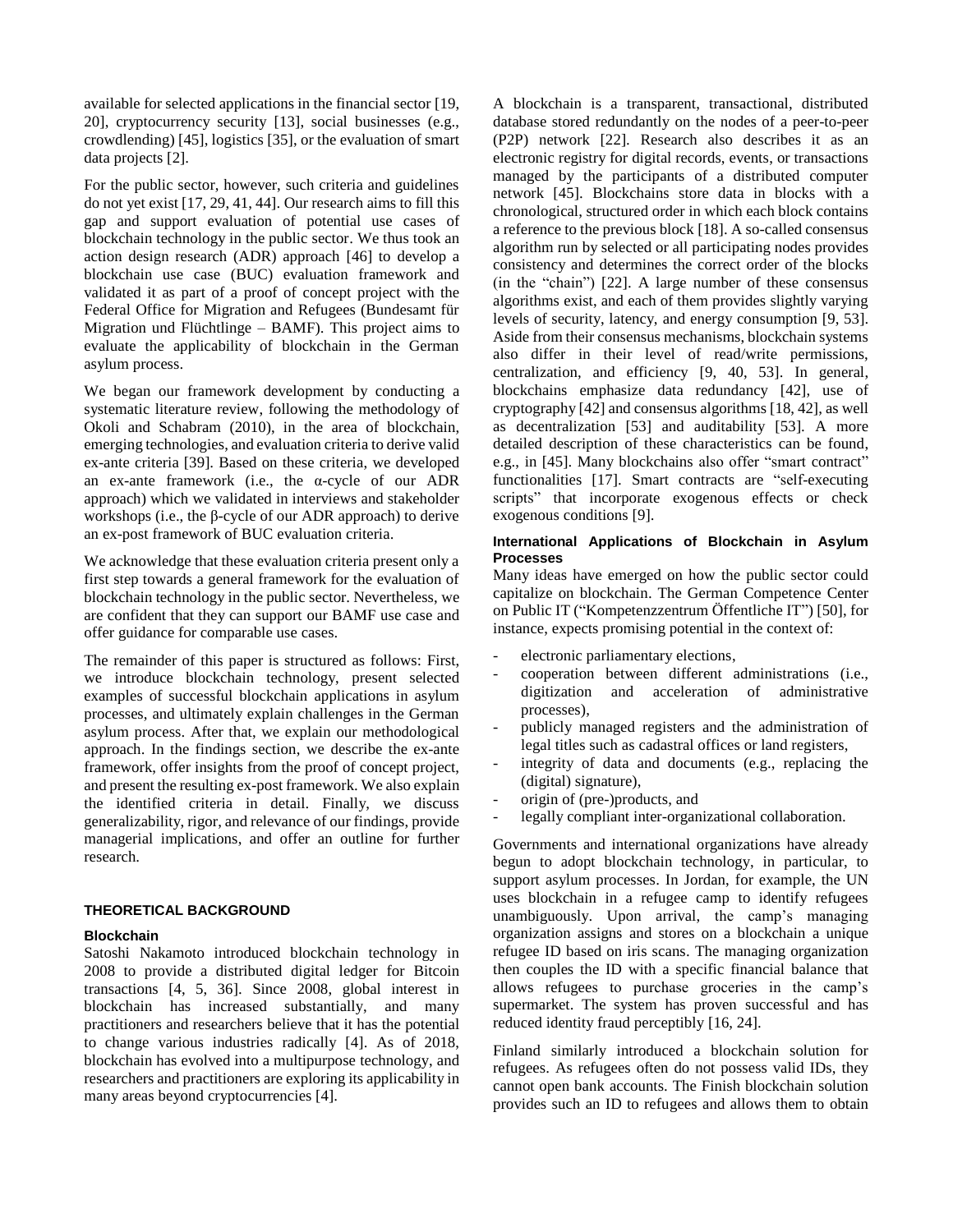



maestro cards linked to this ID. The card grants a certain degree of financial independence and serves both as a means of payment and as an identification instrument [31]. Moreover, Dubai considers a broad adoption for government services, including visa applications [10].

## **Challenges in the German Asylum Process**

Ministries and organizations involved in the German asylum process face various challenges that present both opportunities and hurdles to the adoption of blockchain technology. Importantly, these organizations operate under a considerably stricter set of statutes and laws than private sector companies do. These laws effectively govern processes, responsibilities, and information exchange. They also change at frequent intervals and necessitate adjustments of processes and technologies supporting these processes. In federal systems, such as Germany, public sector organizations are also subject to different bodies of state and federal law. At the same time, proximity to lawmakers and frequent legal overhauls can present fertile opportunities to create a beneficial basis for the adoption of blockchain technology.

The involved organizations often operate different ITsystems with little mutual integration. They also partly rely on non-automated information exchange, even though considerable operational dependencies exist. This lack of integration can threaten process integrity and can lead to delays and errors. At the same time, it presents promising applications for technologies such as blockchain that can integrate various systems without requiring significant adjustments to legacy infrastructure. Process integration between these organizations is also often challenging due to separate jurisdictions. At the same time, the law requires that these organizations collaborate effectively. Hence, a

technology that enables such cooperation offers essential benefits.

**Table 1. Used literature for stage 1**

| <b>Author(s)</b>                   | <b>Sector</b>         |
|------------------------------------|-----------------------|
| Abramova and Böhme (2016) [1]      | E-Commerce            |
| Akoka and Comyn-Wattiau (2017) [2] | <b>IT/IS</b>          |
| Brenig et al. (2016) [8]           | <b>IT/IS</b>          |
| Eskandari et al. (2015) [13]       | Finance               |
| Fridgen et al. (2018) [19]         | Finance               |
| Fridgen et al. (2018) [20]         | Finance               |
| Glaser (2017) [22]                 | <b>IT/IS</b>          |
| Hyvärinen et al. (2017) [26]       | <b>Public Finance</b> |
| Janze (2017) [27]                  | Publishing            |
| Nærland et al. (2017) [35]         | Logistics             |
| Notheisen et al. (2017) [38]       | Finance               |
| Pilkington et al. (2017) [41]      | Politics              |
| Schweizer et al. (2017) [45]       | Finance               |
| Smith and Dhillon $(2017)$ [47]    | Law                   |

## **METHODOLOGICAL APPROACH**

Public sector organizations require suitable evaluation criteria to assess the benefits of different blockchain solutions for the asylum process. These criteria need to reflect all relevant technical aspects as well as functional (use case related) requirements. Moreover, the involved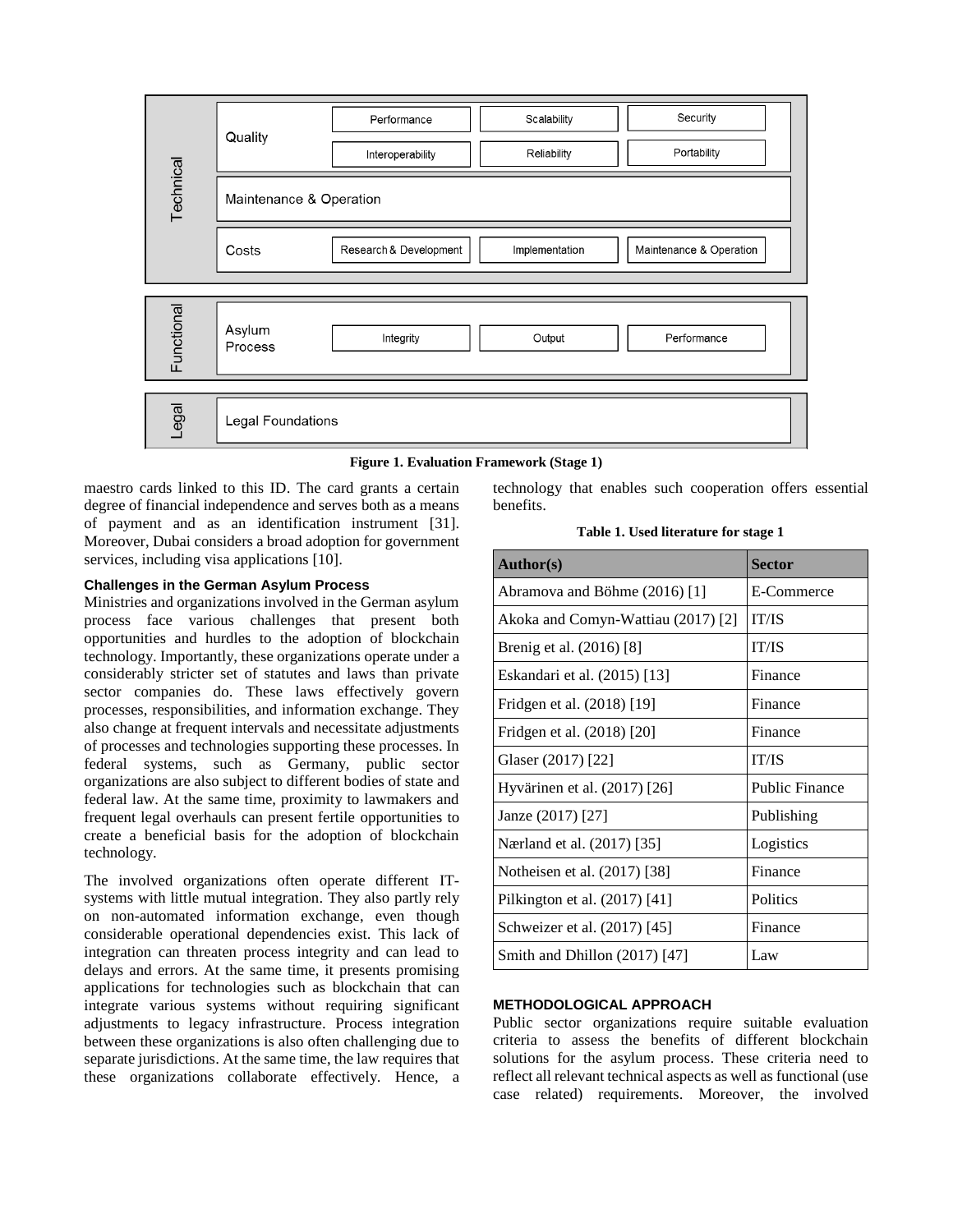

**Figure 2. Evaluation Framework (Stage 3)**

organizations must consider legal frameworks and statutes. To derive such evaluation criteria, we followed an ADR approach and a pragmatist paradigm, meaning that we codeveloped our criteria with asylum process experts and stakeholders. To ground our evaluation framework, we followed the guidelines of Webster and Watson (2002) [49] and first conducted a systematic literature review [39]. To increase the reliability of this review, we did a structured database search. Our all fields search of the search terms blockchain AND (criteri\* OR evaluat\*) in the AIS Electronic Library (AISeL) yielded 51 hits. Further in-depth screening reduced this number to 14. Solely screening abstracts was not sufficient, however, as none of the papers in the AISeL embraced the aforementioned combination of search terms within their title, abstract, or keywords. With a forward search [49], we additionally identified five papers. Table 1 presents an overview of the papers we used to develop the first draft of the ex-ante framework.

As a parallel initial step, we followed the blockchain use case development (BUD) method of Fridgen et al. (2018) to derive a suitable BUC [18]. The BUD method stipulates that organizations follow six steps, from ideation methods to the conceptual phase before prototyping begins, to generate BUCs. Organizations should perform these steps within oneday or two-day workshops. After the first step, we developed an initial ex-ante framework. We frequently challenged our BUC evaluation criteria according to our ADR approach [46]. ADR consists of several iteration loops – mainly the  $\alpha$ and β-Cycle. The α-Cycle serves to develop a robust ex-ante framework while simultaneously integrating user feedback. In the α-Cycle of the ADR approach, we enhanced and validated our findings through semi-structured interviews [34]. The β-Cycle serves to validate the ex-ante framework. Hevner et al. (2004) recommend that researchers follow design science approaches to derive insights that allow generalization of their work [25]. Sein et al. (2011) extend this recommendation to the ADR approach by introducing a so-called β-Cycle that tests and improves the results of the α-Cycle using several novel sources of evidence [46]. Consequently, we added a β-Cycle consisting of two separate loops for which we conducted additional interviews, held further workshops and added participant observation [52]. The workshops helped us to understand the nature of BUCs in the asylum process better. We aligned those insights by pragmatically applying them within the project (i.e., we added participant observation). Thereby, we validated the ex-ante framework a first time. As we found new criteria in this first loop, we conducted a second β-Cycle consisting of additional workshops. These workshops verified the framework from the first loop as they confirmed all criteria and only suggested marginal adjustments.

## **FINDINGS: EX-ANTE CRITERIA, EVALUATION & EX-POST CRITERIA**

As indicated in the previous sections, we developed our evaluation criteria in three stages.

**Stage 1**: In a first step, we selected a preliminary set of blockchain evaluation criteria from prior scientific (e.g., [13, 45]) and practical literature (e.g., [32]). This preliminary set already included three levels (domain, subdomain, and category – see Figure 1). At the highest level, we differentiated between the three domains "technical", "functional", and "legal". We divided the technical domain into three subdomains (quality, maintenance & operation, and costs). On the third level, the subdomain "quality" had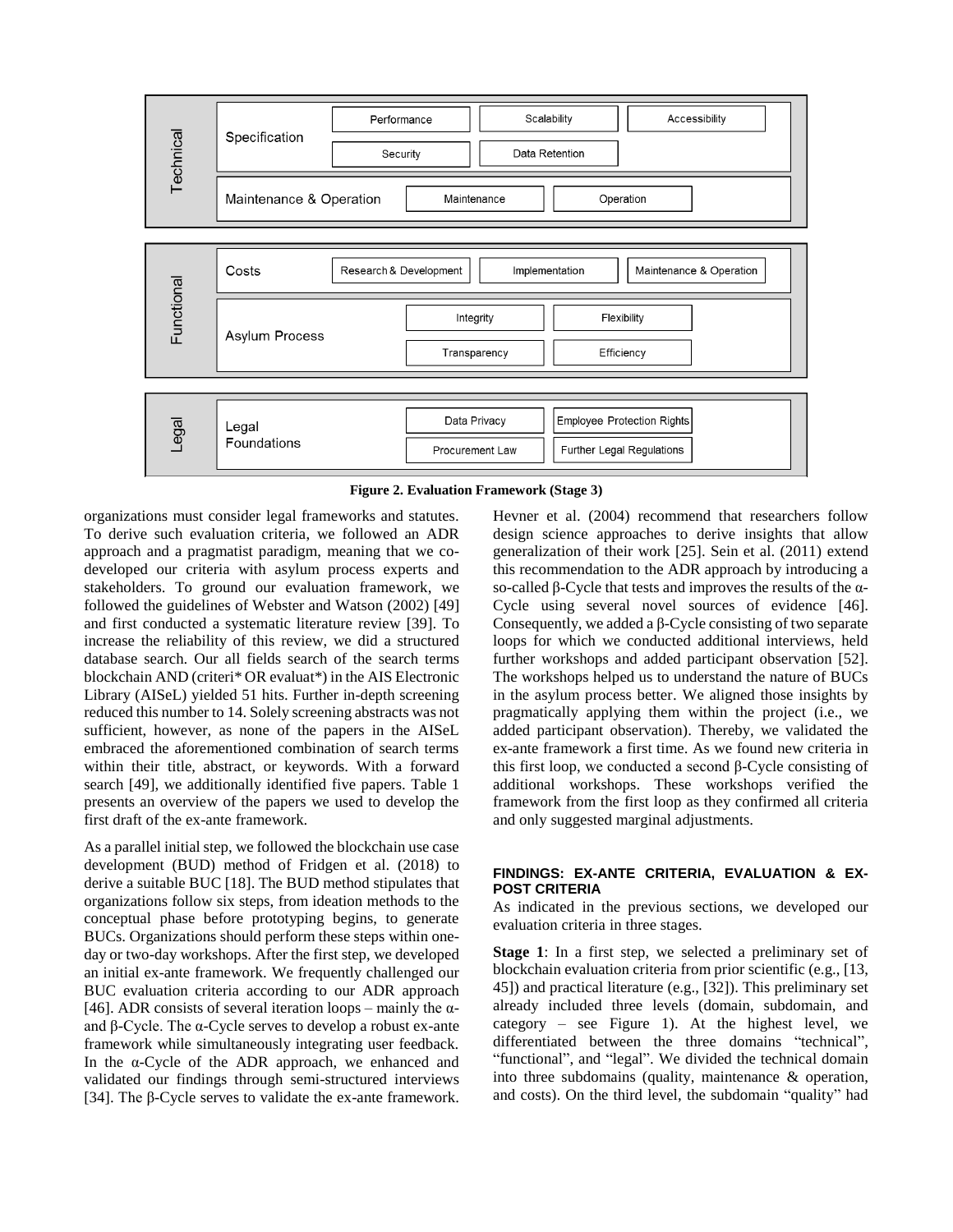six categories (performance, interoperability, scalability, reliability, security, and portability). The quality subdomain included essential technical design aspects: IT security (reliability and security), transaction duration (performance), and the interaction of the blockchain solution with existing systems (interoperability and portability). Importantly, it also considered how a blockchain solution would perform if extended from a small prototype to a large-scale operational system (scalability). We did not divide the maintenance & operation subdomain into smaller categories. It considered whether 'non-specialized' employees could maintain and operate the blockchain system. We further divided the subdomain costs into three categories (research and development, implementation, maintenance & operation). We split the functional domain into the three categories "integrity", "output", and "performance". We did not subdivide the domain legal and only included a category "legal foundation(s)". It summarized all legal framework conditions that affect the feasibility of the blockchain.

**Stage 2**: After deriving our ex-ante set of evaluation criteria, we discussed our framework with experts and stakeholders in the Federal Office for Migration and Refugees. In particular, we used interviews and hosted interactive workshops to gather feedback from all relevant stakeholders (technical, functional, and legal). Stage 2 resulted in several changes to our framework (see figure 2). While the three domains (technical, functional, and legal) remained unchanged, we reduced the number of technical subdomains to two. Additionally, we shifted the subdomain costs to the functional domain. The costs of implementation strongly depend on the pre-existing infrastructure and therefore explicitly belong to the specific BUC. Also, the number and complexity of the blockchain applications that organizations need to develop strongly relate to the particular BUC. Given the changes in the subdomain "quality", we decided to rename it "specification". On the third level, the subdomain "specification" then included only four categories namely "performance", "scalability", "security", and "data retention" (new category). We also included "reliability" in security. Finally, we shifted "interoperability" and "portability" to the functional domain. Furthermore, we divided the subdomain "maintenance & operation" into two categories "maintenance" and "operation". As already mentioned, we shifted the subdomain "costs" to the functional domain. Therefore, the functional domain then included two subdomains (costs and asylum process). All cost categories remained unchanged, but we defined changes to the asylum process subdomain. The category "integrity" remained unchanged, but we renamed "performance" into "efficiency". Furthermore, we added two new categories ("flexibility" and "transparency"). These categories are important to evaluate whether a blockchain can serve different instances of the asylum process and whether it is possible to track the current process status. Finally, we divided the subdomain "legal foundation" respectively the

legal domain into three categories (data privacy, employee protection rights, and further legal regulations).

**Stage 3**: After the first round of evaluations (stage 2), we held another interactive workshop with BAMF stakeholders from various departments. This workshop resulted only in minor adjustments and additions to the framework (see figure 3). We added the category "accessibility" to the subdomain specification. Accessibility is an essential feature in the public sector and guarantees that hearing and visually impaired persons can use information and IT system. Another essential requirement for software procurement in the public sector is the observance of competitive tenders. Therefore, we added the category "procurement law" to the legal domain. The functional domain remained unchanged.

## **DISCUSSION**

## **Theoretical Contribution**

This paper makes three theoretical contributions. First, we present insights from developing a framework to evaluate the applicability of blockchain along the German asylum process. Using semi-structured interviews, interactive workshops, and participant observation, we developed our framework in an evolutionary process. The final framework considers three primary domains, namely technical, functional, and legal. While the technical domain covers general technical aspects, the functional and legal domain relate to the investigated use case (i.e., asylum process). The final framework divides these domains into five subdomains that again group into 18 categories. Second, this paper provides a structured overview of BUC evaluation criteria. Although these criteria do not yet allow assessing BUCs in the true sense, they present a solid basis for the development of a key performance indicator system. Third, we enhance knowledge at the cutting edge of blockchain, prototype evaluation, and e-government (i.e., digitalization of the public sector) as well as refugee politics. Prior work provides helpful insights into how to define BUCs, into how to implement blockchain prototypes, or how to introduce and operate blockchain solutions in private and less in public sector. However, to the best of our knowledge, there is no work on how to evaluate the benefit of future blockchain solutions in a structured way. Therefore, this framework creates a new value in this field of research.

## **Limitations and Future Research**

Naturally, our framework has its limitations. Importantly, we only identified categories of evaluation criteria. For a rating of these criteria, however, future research must specify these criteria in more detail. Alternatively, an extended framework would have to include defined key figures. We are currently working on this step and are identifying key figures, such as the number of (active) users or the bandwidth of the network, and their effects on the categories. The second limitation is that our present framework weighs each domain, subdomain, and category equally. In reality, however, some factors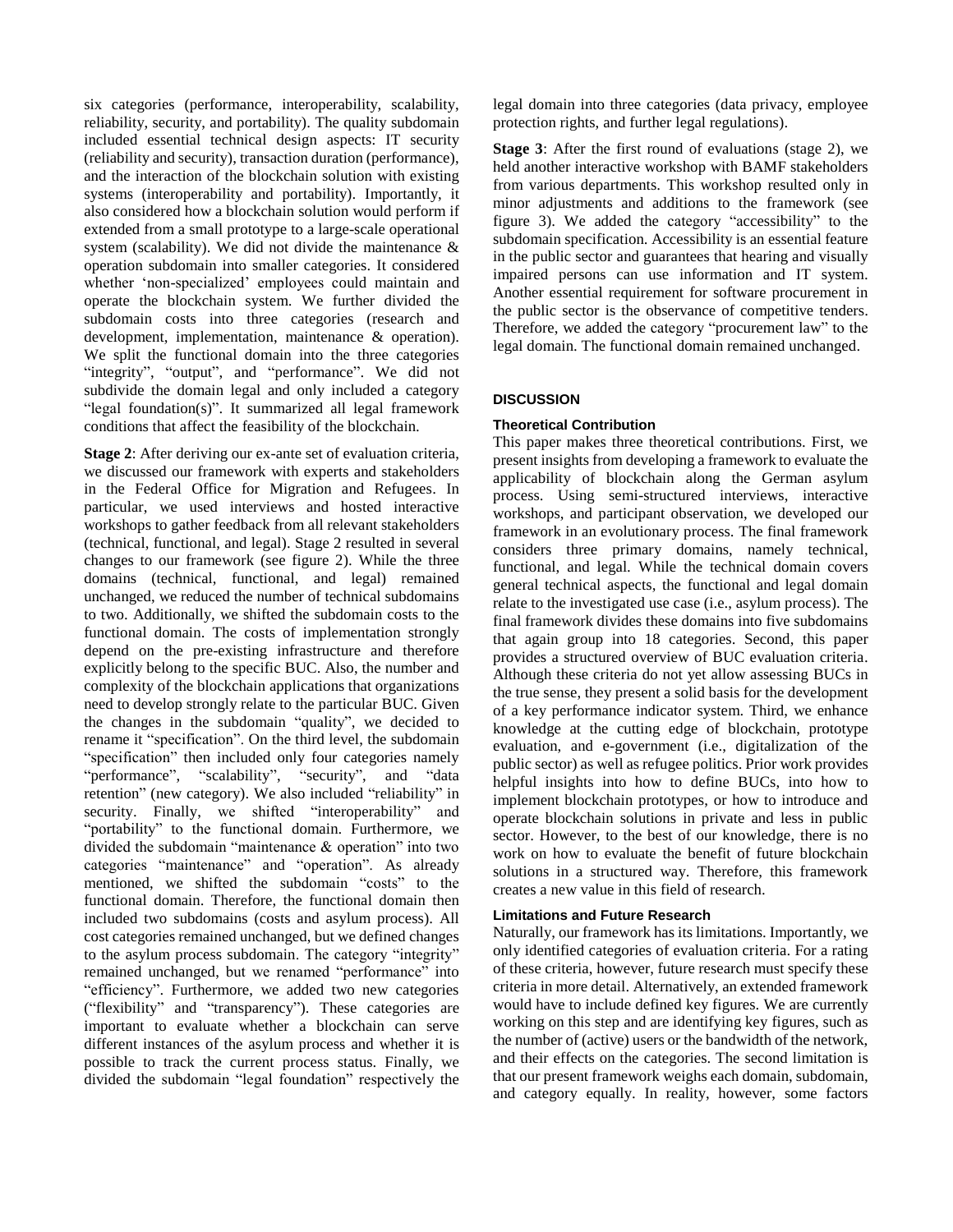outweigh others, and especially legal requirements present knockout criteria. Moreover, public sector organizations generally do not seek to maximize profit (e.g., by reducing staff) but to maintain jobs or create new ones. Therefore, public sector adopters must consider and weigh highly social aspects that we included in the employee protection rights category. For further research, we plan to extend our framework with weights for each category, subdomain, and domain as provided by experts. Ultimately, we also only investigated a single use case. To validate and generalize our framework, future research must examine additional BUCs. Exemplary, we recommend studying inter-organizational processes in integrating new citizens (i.e., the processes following a completed asylum and naturalization process).

## **Conclusion**

From our evaluation, we conclude that technical, functional, and legal aspects play an equally important role. Overall, this paper is a first step in developing a general framework for the evaluation of blockchain uses cases. This preliminary version supports decision makers in the public sector and offers essential managerial implications.

#### **Acknowledgment**

We developed this work in the context of a joint project with the German Federal Office for Migration and Refugees (BAMF). The authors would like to thank everyone involved for their support.

Moreover, we developed this work (in part) in the context of the Project Group Business and Information Systems Engineering of the Fraunhofer Institute for Applied Information Technology FIT.

## **REFERENCES**

- [1] Svetlana Abramova and Rainer Böhme. 2016. Perceived benefit and risk as multidimensional determinants of bitcoin use. A quantitative exploratory study. *Thirty Seventh International Conference on Information Systems (ICIS)*.
- [2] Jacky Akoka and Isabelle Comyn-Wattiau. 2017. A Method for Emerging Technology Evaluation. Application to Blockchain and Smart Data Discovery. In *Conceptual Modeling Perspectives*, Jordi Cabot, Cristina Gómez, Oscar Pastor, Maria R. Sancho and Ernest Teniente, Eds. Springer International Publishing, Cham, 247–258. DOI: https://doi.org/10.1007/978-3-319-67271-7\_17.
- [3] Marcella Atzori. 2015. *Blockchain Technology and Decentralized Governance: Is the State Still Necessary?* (2015). Retrieved September 1, 2017 from http://papers.ssrn.com/sol3/ papers.cfm?abstract\_id=2709713.
- [4] Roman Beck and Christoph Müller-Bloch. 2017. Blockchain as Radical Innovation: A Framework for Engaging with Distributed Ledgers as Incumbent

Organization. In *Proceedings of the 50th Hawaii International Conference on System Sciences*.

- [5] Roman Beck, Jacob Stenum Czepluch, Nicolaj Lollike, and Simon Malone. 2016. Blockchain - The Gateway to Trust - free Cryptographic Transactions. In *Proceedings of the 24th European Conference on Information Systems*, 1–14.
- [6] Jörg Becker, Dominic Breuker, Tobias Heide, Justus Holler, Hans P. Rauer, and Rainer Böhme. 2013. Can We Afford Integrity by Proof-of-Work? Scenarios Inspired by the Bitcoin Currency. In *The Economics of Information Security and Privacy*. Springer, Berlin Heidelberg, 135–156.
- [7] Anandhi Bharadwaj, Omar A. El Sawy, Paul A. Pavlou, and N. Venkatraman. 2013. Digital Business Strategy. Toward a Next Generation of Insights. *MIS Quarterly* 37, 2, 471–482.
- [8] Christian Brenig, Jonas Schwarz, and Nadine Rückeshäuser. 2016. Value of Decentralized consensus Systems-Evaluation Framework. *Twenty-Fourth European Conference on Information Systems (ECIS)*.
- [9] Konstantinos Christidis and Michael Devetsikiotis. 2016. Blockchains and Smart Contracts for the Internet of Things. *IEEE Access* 4, 2292–2303.
- [10] Suparna D. D'Cunha. 2017. *Dubai Sets Its Sights On Becoming The World's First Blockchain-Powered Government* (2017). Retrieved March 16, 2018 from https://www.forbes.com/sites/suparnadutt/2017/12/18/ dubai-sets-sights-on-becoming-the-worlds-firstblockchain-powered-government/.
- [11] Christian Decker and Roger Wattenhofer. 2013. Information Propagation in the Bitcoin Network. In *Proceedings of the 13th IEEE International Conference on Peer-to-Peer Computing*, 1–10.
- [12] Ali Dorri, S. Kanhere, Raja Jurdak, and Praveen Gauravaram, Eds. 2017. *Blockchain for IoT Security and Privacy: The Case Study of a Smart Home*.
- [13] Shayan Eskandari, David Barrera, Elizabeth Stobert, and Jeremy Clark. 2015. A First Look at the Usability of Bitcoin Key Management. In *Proceedings 2015 Workshop on Usable Security*. Internet Society, Reston, VA. DOI: https://doi.org/10.14722/usec.2015.23015.
- [14] Kurt Fanning and David P. Centers. 2016. Blockchain and Its Coming Impact on Financial Services. *J. Corp. Acct. Fin* 27, 5, 53–57. DOI: https://doi.org/10.1002/jcaf.22179.
- [15] Pasquale Forte, Diego Romano, and Giovanni Schmid. 2015. Beyond Bitcoin – Part I: A critical look at blockchain-based systems. *Cryptology ePrint Archive*.
- [16] Frankfurter Allgemeine Zeitung GmbH. *Supermarkt in Jordanien: Wo Flüchtlinge mit einem Augenblick bezahlen*. Retrieved March 14, 2018 from http:// www.faz.net/aktuell/finanzen/digital-bezahlen/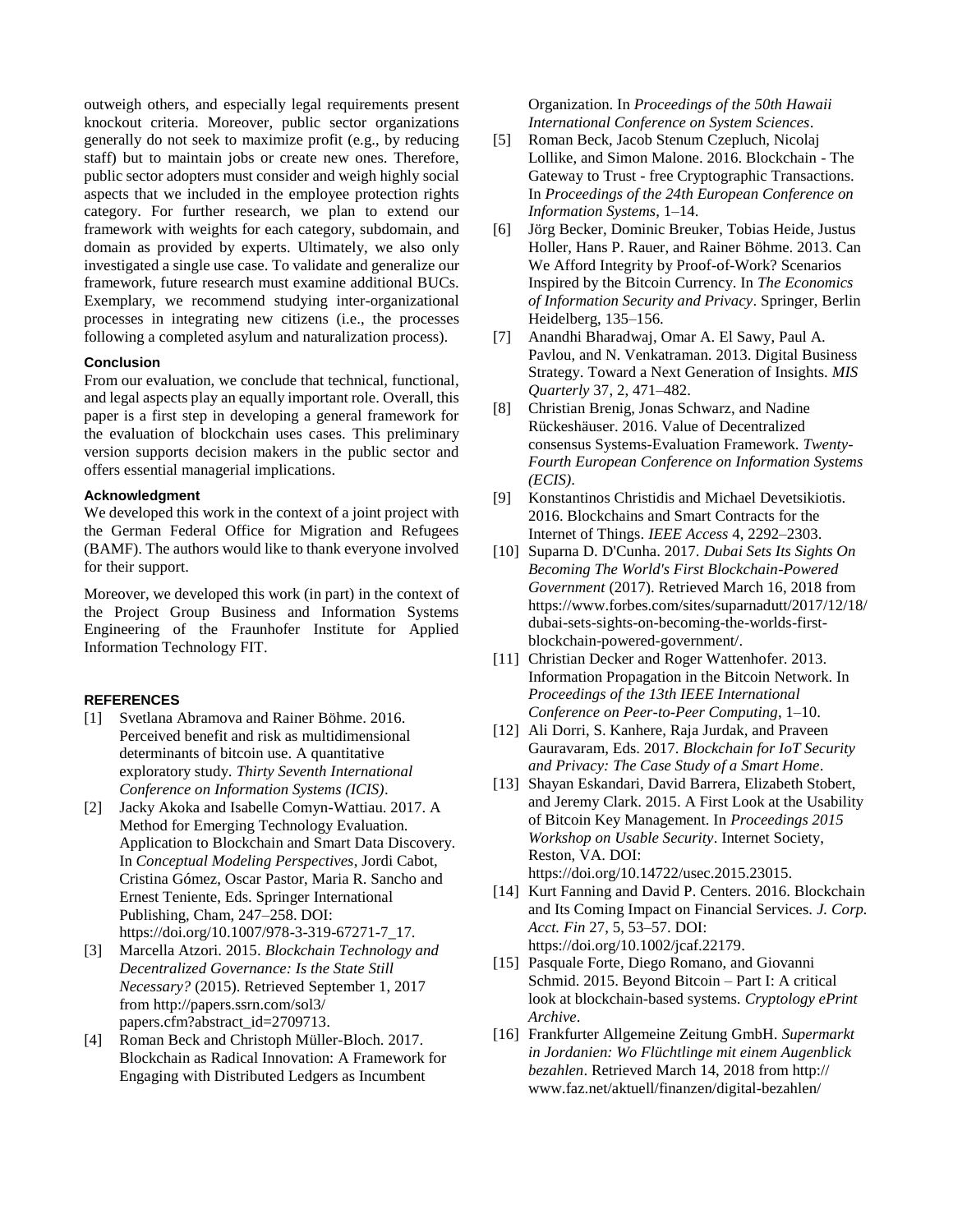jordanien-iris-scan-und-blockchain-bei-fluechtlingen-15306863.html.

- [17] Gilbert Fridgen, Florian Guggenmos, Jannik Lockl, and Alexander Rieger. 2018. Challenges and Opportunities of Blockchain-based Platformization of Digital Identities in the Public Sector. Research in Progress. *ECIS2018 Workshop on Platformization*, 1– 10.
- [18] Gilbert Fridgen, Jannik Lockl, Sven Radszuwill, Alexander Rieger, André Schweizer, and Nils Urbach. 2018. A Solution in Search of a Problem: A Method for the Development of Blockchain Use Cases. *Working Paper*, 1–10.
- [19] Gilbert Fridgen, Sven Radszuwill, André Schweizer, and Nils Urbach. 2018. Blockchain Won't Kill the Banks: Why Disintermediation doesn't Work in International Trade. *Working Paper*, 1–13.
- [20] Gilbert Fridgen, Sven Radszuwill, Nils Urbach, and Lena Utz. 2018. Cross-Organizational Workflow Management Using Blockchain Technology - Towards Applicability, Auditability, and Automation. In *Proceedings of the 51th Hawaii International Conference on System Sciences*.
- [21] H. Gimpel and M. Röglinger. 2015. *Digital Transformation: Changes and Chances*. *Insights Based on an Empirical Study* (2015). Retrieved May 5, 2016 from http://www.digital.fim-rc.de/.
- [22] Florian Glaser. 2017. Pervasive Decentralisation of Digital Infrastructures: A Framework for Blockchain enabled System and Use Case Analysis. In *Proceedings of the 50th Hawaii International Conference on System Sciences*, 1543–1552.
- [23] Florian Glaser and Luis Bezzenberger. 2015. Beyond Cryptocurrencies - A Taxonomy of Decentralized Consensus Systems. In *Proceedings of the 23rd European Conference on Information Systems*, Münster, Germany, 1–18.
- [24] Yvonne Göpfert. 2018. *Flüchtlingshilfe via Blockchain* (2018). Retrieved March 14, 2018 from https://www.lead-digital.de/fluechtlingshilfe-viablockchain/.
- [25] Alan. R. Hevner, Salvatore T. March, Jinsoo Park, and Sudha Ram. 2004. Design Science in Information Systems Research. *MIS Quarterly* 28, 1, 75–105.
- [26] Hissu Hyvärinen, Marten Risius, and Gustav Friis. 2017. A Blockchain-Based Approach Towards Overcoming Financial Fraud in Public Sector Services. *Bus Inf Syst Eng* 59, 6, 441–456. DOI: https://doi.org/10.1007/s12599-017-0502-4.
- [27] Janze. 2017. Design of a Dezentralized Peer-to-Peer Reviewing and Publishing Market. *Proceedings of the 25th European Conference on Information Systems (ICIS)*, 1713–1725.
- [28] Kari Korpela, Jukka Hallikas, and Tomi Dahlberg. 2017. Digital Supply Chain Transformation toward Blockchain Integration. In *Proceedings of the 50th*

*Hawaii International Conference on System Sciences*, 4182–4191.

- [29] Jannik Lockl, Alexander Rieger, Gilbert Fridgen, Maximilian Röglinger, and Nils Urbach. 2018. Towards a Theory of Decentral Digital Process Ecosystems - Evidence from the Case of Digital Identities. Research in Progress. *ECIS2018 Workshop on Platformization*, 1–2.
- [30] Juri Mattila. 2016. *The Blockchain Phenomenon – The Disruptive Potential of Distributed Consensus Architectures*. The Research Institute of the Finnish Economy.
- [31] Sascha Mattke. 2017. *Blockchain für Flüchtlinge: Digitale Identität mit Prepaid-Kreditkarte für Asylsuchende in Finnland* (September 2017). Retrieved March 14, 2018 from https://www.heise.de/ newsticker/meldung/Blockchain-fuer-Fluechtlinge-Digitale-Identitaet-mit-Prepaid-Kreditkarte-fuer-Asylsuchende-in-3823031.html.
- [32] Minestry of Economy, Trade and Industrie. 2017. *Evaluation Forms for Blockchain-Based System* (2017). Retrieved March 14, 2018 from http:// www.meti.go.jp/english/press/2017/pdf/ 0329\_004a.pdf.
- [33] Eric Munsing, Jonathan Mather, and Scott Moura. 2017. *Blockchains for Decentralized Optimization of Energy Resources in Microgrid Networks* (2017). Retrieved September 1, 2017 from http:// escholarship.org/uc/item/80g5s6df.
- [34] Michael D. Myers and Michael Newman. 2007. The Qualitative Interview in IS Research. Examining the Craft. *Information and Organization* 17, 1, 2–26. DOI:

https://doi.org/10.1016/j.infoandorg.2006.11.001.

- [35] Kristoffer Nærland, Christoph Müller-Bloch, Roman Beck, and Søren Palmund. 2017. Blockchain to Rule the Waves - Nascent Design Principles for Reducing Risk and Uncertainty in Decentralized Environments. In *Proceedings of the 38th International Conference on Information Systems*.
- [36] Satoshi Nakamoto. 2008. Bitcoin. A peer-to-peer electronic cash system.
- [37] Fred Niederman, Roger Clarke, Lynda M. Applegate, John L. King, and Roman Beck. 2017. IS Research and Policy: Notes From the 2015 ICIS Senior Scholar's Forum. *Communications of the Association for Information* 40, 1, Article 5.
- [38] Benedikt Notheisen, Jacob B. Cholewa, and Arun P. Shanmugam. 2017. Trading Real-World Assets on Blockchain. *Bus Inf Syst Eng* 59, 6, 425–440. DOI: https://doi.org/10.1007/s12599-017-0499-8.
- [39] Chitu Okoli and Kira Schabram. 2010. A guide to conducting a systematic literature review of information systems research.
- [40] Gareth W. Peters and Efstathios Panayi. 2016. Understanding modern banking ledgers through blockchain technologies. Future of transaction